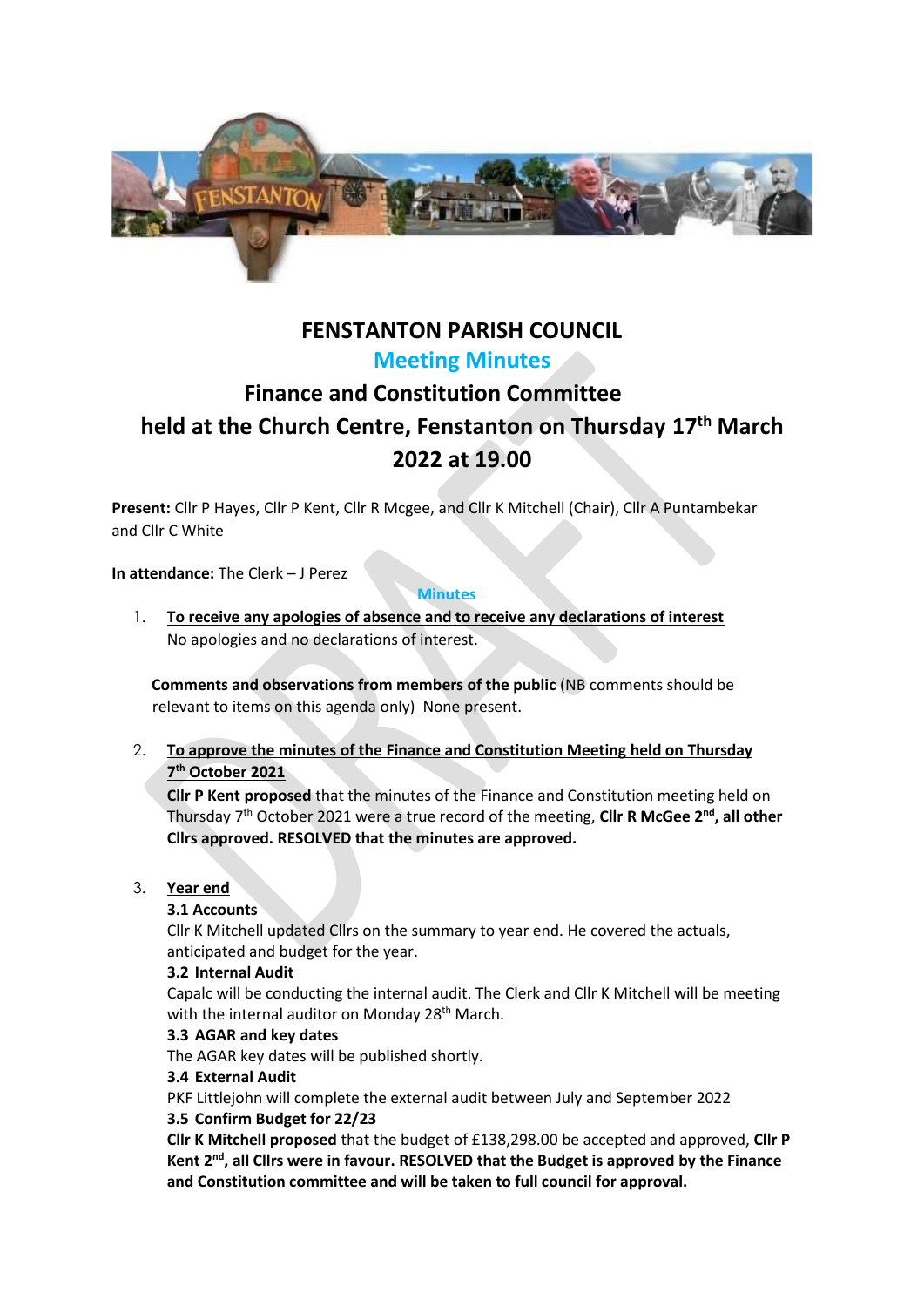### **3.6 Review for FY 22/23 for approval at Annual Parish Council Meeting**

Will be discussed for approval at the Annual Parish Council Meeting on the 12<sup>th</sup> May 2022

Please note that in accordance with Section 1(2) of the Public Bodies (Admission to Meetings) Act 1960 that as publicity would be prejudicial to the public interest by reason of the confidential nature of the business to be transacted at this meeting it is advisable in the public interest that the Public and Press be temporarily excluded from this meeting

The Clerk left the meeting room

4. **Clerk**

**4.1 Salary - Cost of Living rise - FY 21/22** Cost of living increase accepted and back dated. **4.2 Salary increment -FY 22/23** Salary increased 2 scales to SCP26 from April 2022. **4.3 Performance Review 21/22** Cllr K Mitchell will discuss with Cllrs and organise a date for the review. **4.4 Increase in annual leave entitlement** The annual leave increase to 22 days, in addition to normal bank and public holidays, and 2 extra statutory days

The Clerk returned to the meeting

Cllr P Kent would like to acknowledge the great work that the Clerk has provided over the last 12 months. **Cllr P Kent proposed** that all items 4.1,4.2,4.3 and 4.4 are approved, **Cllr R McGee 2nd, all Cllrs were in favour. RESOLVED to approve.**

5. **Policies**

**5.1 Standing orders**

**Cllr K Mitchell proposed** that the standing orders are approved, **Cllr P Kent 2nd, all Cllrs were in favour – RESOLVED that standing orders were approved by the Finance and Constitution committee**

# **5.2 Discuss whether to adopt the Local Government Association Model Code of Conduct**

**Cllr K Mitchell proposed** that the Finance and Constitution committee accept the model code of conduct subject to the approval at full council, **Cllr P Kent 2nd, all Cllrs were in favour. RESOLVED to accept the new local government association Model of Conduct subject to approval by full council.**

#### **5.3 Financial Regulations**

6.18 of the Financial Regulations currently allows the Clerk to make a purchase on behalf of the Parish Council to the value of £250.00 without other authorisation, **Cllr P Kent proposed** that this should be increase to a value of £500.00, **Cllr K Mitchell 2nd all Cllrs were in favour.**

11 (h) of the Financial Regulations currently says that (a) the Clerk/RFO shall obtain 3 quotations (priced descriptions of the proposed supply); where the value is below £3,000 and above £250 the Clerk or RFO shall strive to obtain 3 estimates, **Cllr A Puntambekar** proposed that the lower amount be increase to £300.00, **Cllr K Mitchell 2nd, all Cllrs were in favour. RESOLVED that the Financial Regulations to be amended as detailed above.**